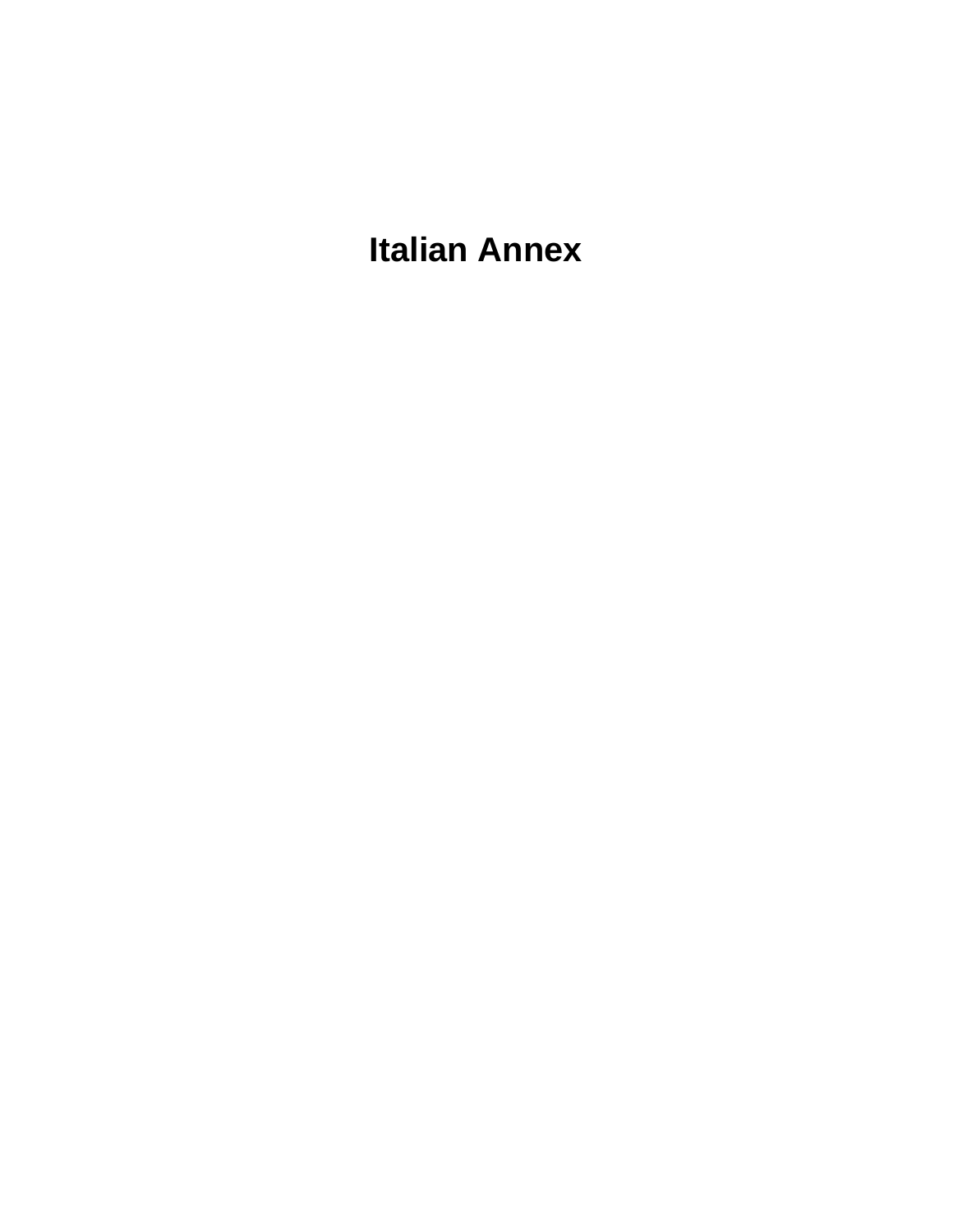### **PSA/ISMA Global Master Repurchase Agreement**

### **Supplemental terms and conditions for transactions in Italian Domestic Purchased Securities**

### **ANNEX I Part 3**

**1.** In the event of Repurchase Transactions or Buy/Sell Back Transactions in Domestic Purchased Securities (as defined below) or in Italian Bonds (as defined below) whether or not such Italian Bonds fall within the definition of Domestic Purchased Securities, the following provisions shall apply and, where in conflict with any other term of the Agreement, including Annex III of the Agreement, they shall prevail.

**2.** The following definition shall be added to paragraph 2 of the Agreement:

"Domestic Purchased Securities" means Purchased Securities, which are issued in Italy whether or not the issuer thereof is incorporated in Italy or has a presence in Italy.

**3.** The following definitions shall replace the corresponding definitions contained in paragraph 4 of Annex III of the Agreement:

- (i) "Accrued Interest", with respect to any Domestic Purchased Securities unpaid Income that has accrued during the period from (and excluding) the issue date or the last Income Payment Date (whichever is the later) in respect of such Domestic Purchased Securities to (and including) the date of calculation. For these purposes unpaid Income shall be deemed to accrue on a daily basis from (and excluding) the issue date or the last Income Payment Date (as the case may be) to and including the next Income Payment Date or the maturity date (whichever is the earlier).
- (ii) "Sell Back Differential", with respect to any Transaction in Domestic Purchased Securities as of any date, the aggregate amount obtained by daily application of the Pricing Rate for such Transaction (on a 360 day basis unless otherwise agreed between the parties for the Transaction) to the sum of (a) the Purchase Price and (b) Accrued Interest paid on the Purchase Date for such Transaction for the actual number of days during the period commencing on (and excluding) the Purchase Date for such Transaction and ending on (and including), the date of calculation.

**4.** The settlement method in relation to Transactions in Domestic Purchased Securities shall be "in the clearing" (giornaliera titoli) unless the parties in the relevant Confirmation agree that such settlement method shall be "over the counter" (Conto Accentrato Titoli (CAT) copertura giornaliera) (such terms having the meanings specified in the relevant regulations issued by the Bank of Italy).

**5.**(a) In connection with a Transaction in Domestic Purchased Securities, if Seller fails to deliver Domestic Purchased Securities to Buyer on the Purchase Date or Buyer fails to deliver Securities equivalent to Domestic Purchased Securities on the Repurchase Date and Buyer or, as the case may be, Seller (the affected party) elects to terminate the Transaction in accordance with paragraph 10(e)(iii) or, as the case may be paragraph 10(f)(iii) of the Agreement, the parties agree that for the purposes of paragraph 10(c):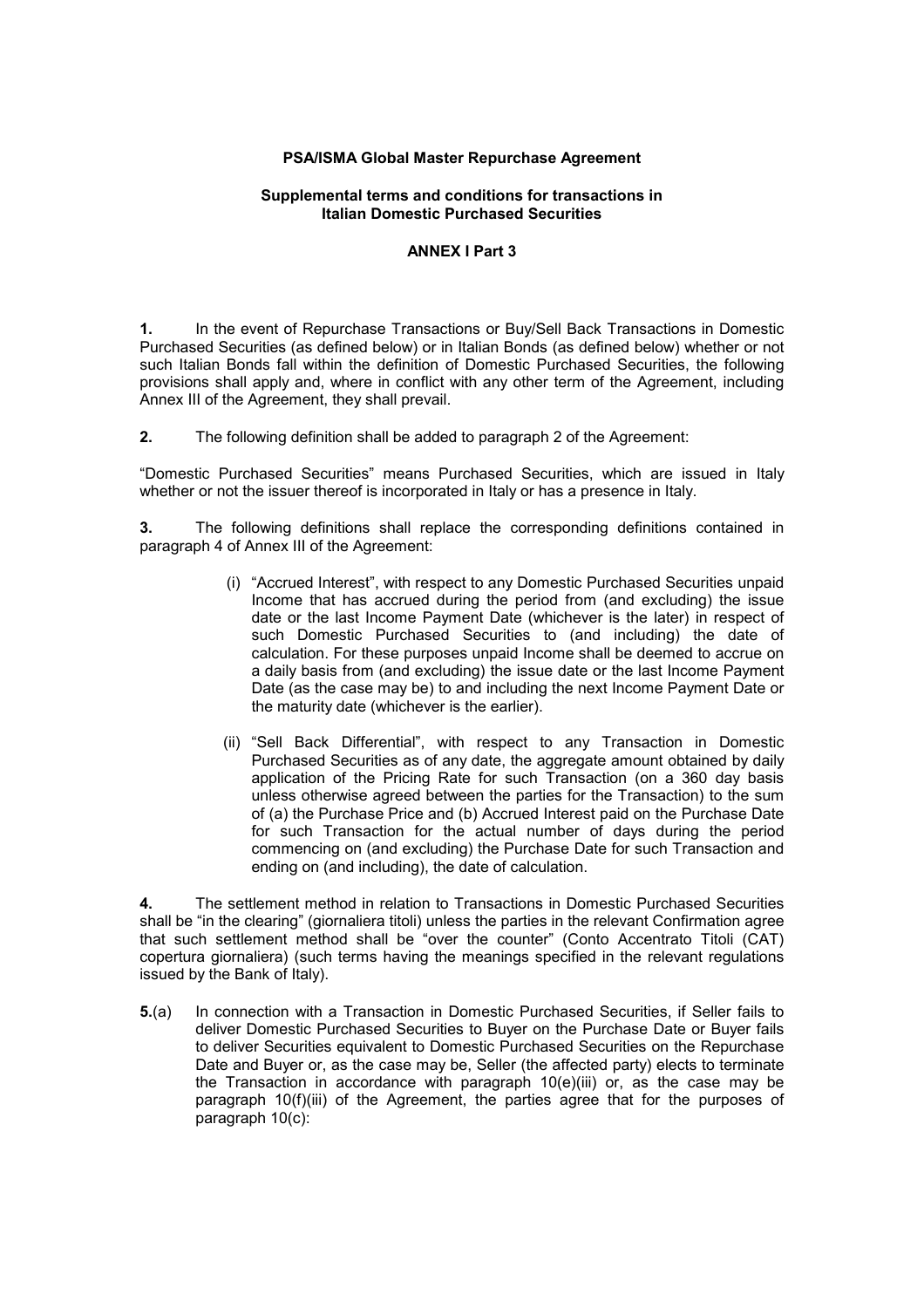- (i) if the affected party has at any time in the period beginning on the date on which the failure occurred and ending at the Default Valuation Time, purchased, whether by way of a repurchase transaction, buy and sell back transaction or otherwise, Securities forming part of the same issue and being of an identical type and description as those Purchased Securities or Equivalent Securities and in substantially the same amount as those Securities, the affected party shall, to the extent that it does not fall within paragraph 2(j), treat the cost of such purchase (including all reasonable costs, fees and expenses incurred in connection therewith) as the Default Market Value of those Securities;
- (ii) in calculating the Default Market Value, reasonable costs and expenses incurred in connection with a purchase of Securities under paragraph 2(j)(ii)(aa) or (bb) shall include:
	- (aa) any costs imposed by the Bank of Italy as a result of the failure; and
	- (bb) an amount equal to interest on the amount of any deposit which the affected party is required to make with the Bank of Italy at the greater of the Pricing Rate for the relevant Transaction and EURIBOR (on a 360 day basis unless otherwise agreed by the parties to the Transaction) which shall be payable by the other party to the affected party.
- (b) If Buyer fails to deliver Equivalent Securities to Seller on the applicable Repurchase Date, Seller may by written notice to the other party, elect to adjust the Transaction in accordance with sub-paragraph (c) below.
- (c) The adjustment of a Transaction (the Original Transaction) under this sub-paragraph shall be effected as follows. The Original Transaction shall be terminated on the Repurchase Date for the Original Transaction and the parties shall be deemed to enter into a new Transaction (the Replacement Transaction) in accordance with the following provisions:
	- (i) the Purchase Date under the Replacement Transaction shall be the Repurchase Date under the Original Transaction;
	- (ii) the Purchased Securities under the Replacement Transaction shall be Securities equivalent to the Purchased Securities under the Original Transaction;
	- (iii) the Purchase Price under the Replacement Transaction shall, unless otherwise agreed, be the Market Value of the Purchased Securities for that Transaction on the Purchase Date for the Replacement Transaction as determined by Seller;
	- (iv) the Pricing Rate under the Replacement Transaction shall, unless otherwise agreed, be minus five per cent.;
	- (v) the Repurchase Date under the Replacement Transaction shall be the Business Day following the Purchase Date under the Replacement Transaction;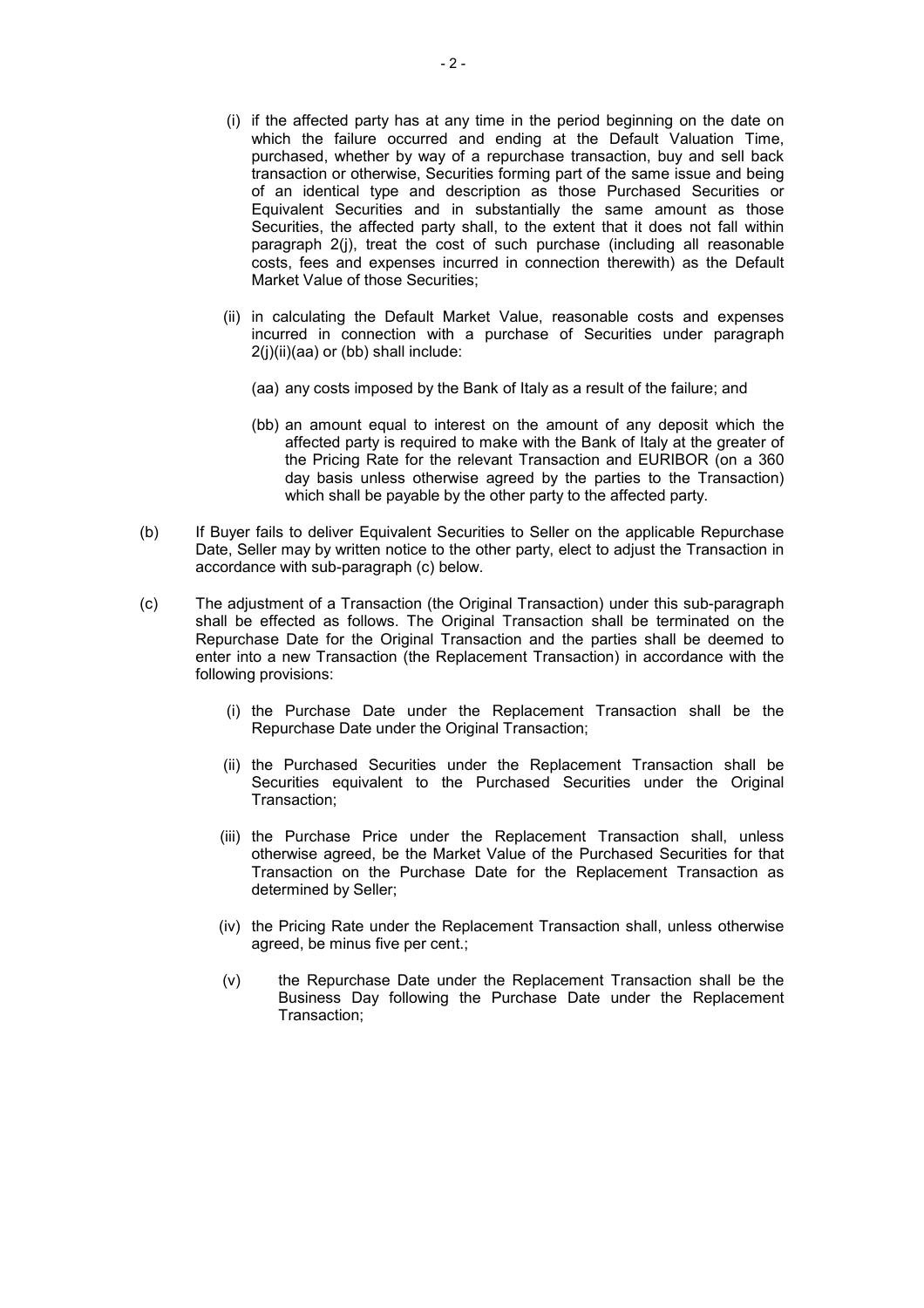- (vi) the Margin Ratio and, subject as aforesaid, the other terms of the Replacement Transaction shall, unless otherwise agreed, be identical to those of the Original Transaction; and
- (vii) the obligations of the parties with respect to the delivery of the Purchased Securities and the payment of the Purchase Price under the Replacement Transaction shall be set off against their obligations with respect to the delivery of Equivalent Securities and payment of the Repurchase Price under the Original Transaction and accordingly only a net cash sum shall be paid by one party to the other. If such net sum is payable by Seller to Buyer, that sum shall be payable on the Repurchase Date under the Replacement Transaction.
- (d) If on the Repurchase Date for any Transaction Buyer delivers to Seller part only of the Equivalent Securities which it should have delivered (the Delivered Securities and the part of the Equivalent Securities which Buyer has failed to deliver being the Undelivered Securities) Seller shall not be obliged to accept delivery of the Delivered Securities but instead may elect to terminate that Transaction in accordance with paragraph 10(f)(iii) of the Agreement, in which case sub-paragraph (a) above shall apply. If Seller does accept delivery of the Delivered Securities, the provisions of subparagraph (e) below shall apply.
- (e) Where this paragraph applies, the Transaction (the Terminated Transaction) shall be terminated. Upon such termination, Buyer shall transfer to Seller or its agent the Delivered Securities against payment by Seller of the proportion of the Repurchase Price which corresponds to the Delivered Securities and the parties shall be deemed to enter into a new Transaction on the following terms:
	- (i) the Purchase Date under the new Transaction shall be the Repurchase Date under the Terminated Transaction;
	- (ii) the Purchased Securities under the new Transaction shall be Securities equivalent to the Undelivered Securities;
	- (iii) the Purchase Price under the new Transaction shall be the Market Value of the Undelivered Securities at the Purchase Date under the new Transaction as determined by Seller;
	- (iv) the Repurchase Date under the new Transaction shall be the Business Day following the Purchase Date under the new Transaction;
	- (v) the Pricing Rate under the new Transaction shall, unless otherwise agreed, be minus five per cent.;
	- (vi) the Margin Ratio and, subject as aforesaid, the other terms of the new Transaction shall, unless otherwise agreed, be identical to those of the Terminated Transaction; and
	- (vii) the obligations of the parties with respect to the delivery of the Undelivered Securities and the payment of that part of the Repurchase Price which corresponds to the Undelivered Securities under the Terminated Transaction shall be set off against their obligations with respect to the delivery of the Purchased Securities and the payment of the Purchase Price under the new Transaction and accordingly only a net cash sum shall be paid by Seller to Buyer. If such net sum is payable by Seller to Buyer, that sum shall be payable on the Repurchase Date under the new Transaction.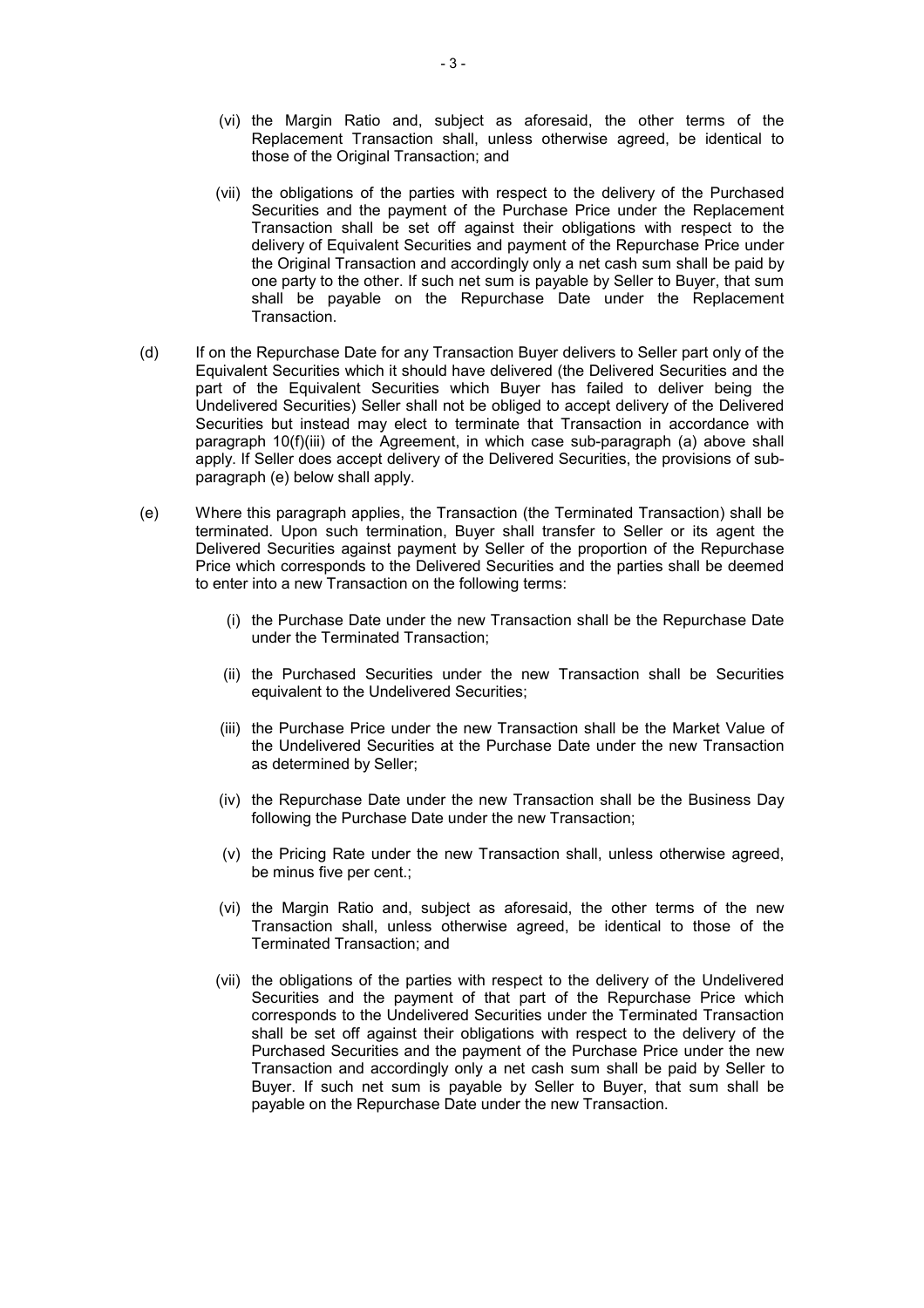**6.** Transactions in Domestic Purchased Securities between an Italian resident and a counter party which is not resident in Italy for Italian tax purposes (but excluding the foreign branches of entities incorporated in Italy) where the non-Italian party is Buyer, are subject to the then applicable withholding tax in accordance with the following formula applied to the amount of capital gains (as resulting from the following formula) realised unless otherwise provided in any applicable tax treaty.

(Pssnt - Pssnp) *x* Awtr *x* (360/gg) *x* (100/Pssnp)

| $Pssnt =$      | Prezzo<br>supersecco<br>termine         | netto<br>a    | Sell Back Price net of accrued interest and<br>matured original issue discount                                |
|----------------|-----------------------------------------|---------------|---------------------------------------------------------------------------------------------------------------|
| $Pssnp =$      | Prezzo<br>supersecco<br>pronti          | netto<br>a    | Purchase price net of accrued interest and<br>matured original issue discount                                 |
| Awtr $=$       | Tasso<br>della<br>d'imposta applicabile | ritenuta      | Applicable withholding tax rate                                                                               |
| gg<br>$\equiv$ | giorni<br>di<br>Buy/Sell Back           | durata<br>del | number of days in the transaction (excluding<br>the date of purchase and including the date of<br>sell back). |

To the extent that the withholding tax referred to above is applicable to Buyer and Seller is required to pay the amount of such withholding tax to the Italian tax authorities, Seller shall be entitled to deduct the amount of such tax from the Repurchase Price or, within ten days of the demand of Seller to make the relevant payment, Buyer shall reimburse Seller in respect of the amount required to be paid by it. Seller shall, upon demand by Buyer, provide Buyer with appropriate evidence of the amount of tax deducted and paid to the Italian tax authorities as Buyer may reasonably require to obtain any tax relief under any applicable tax treaty or to obtain any tax credit in respect of its income in the country in which it is resident or out of which it is acting.

**7.** Paragraphs 3, 4(iii) and 5 to 13 (inclusive) of Annex III of the Agreement shall apply to Buy/Sell Back Transactions in Domestic Purchased Securities as if:

- (a) references to Buy/Sell Back Transactions shall be construed as references to Buy/Sell Back Transactions in Domestic Purchased Securities; and
- (b) references to Purchased Securities shall be construed as references to Domestic Purchased Securities.
- **8.** Unless otherwise agreed:
- (a) paragraph 5 of the Agreement shall apply without modification in respect of any payment of Income in respect of Italian Bonds which could be received without a withholding or deduction on account of Italian tax being made at source by an owner of such Italian Bonds which is a body corporate resident in Italy or in one of the jurisdictions listed in Decree of the Minister of Finance of the Republic of Italy dated 4th September, 1996 issued pursuant to Legislative Decree no. 239 of 1<sup>st</sup> April, 1996 having an appropriate double tax treaty with Italy (whether or not either of the parties is such a body corporate);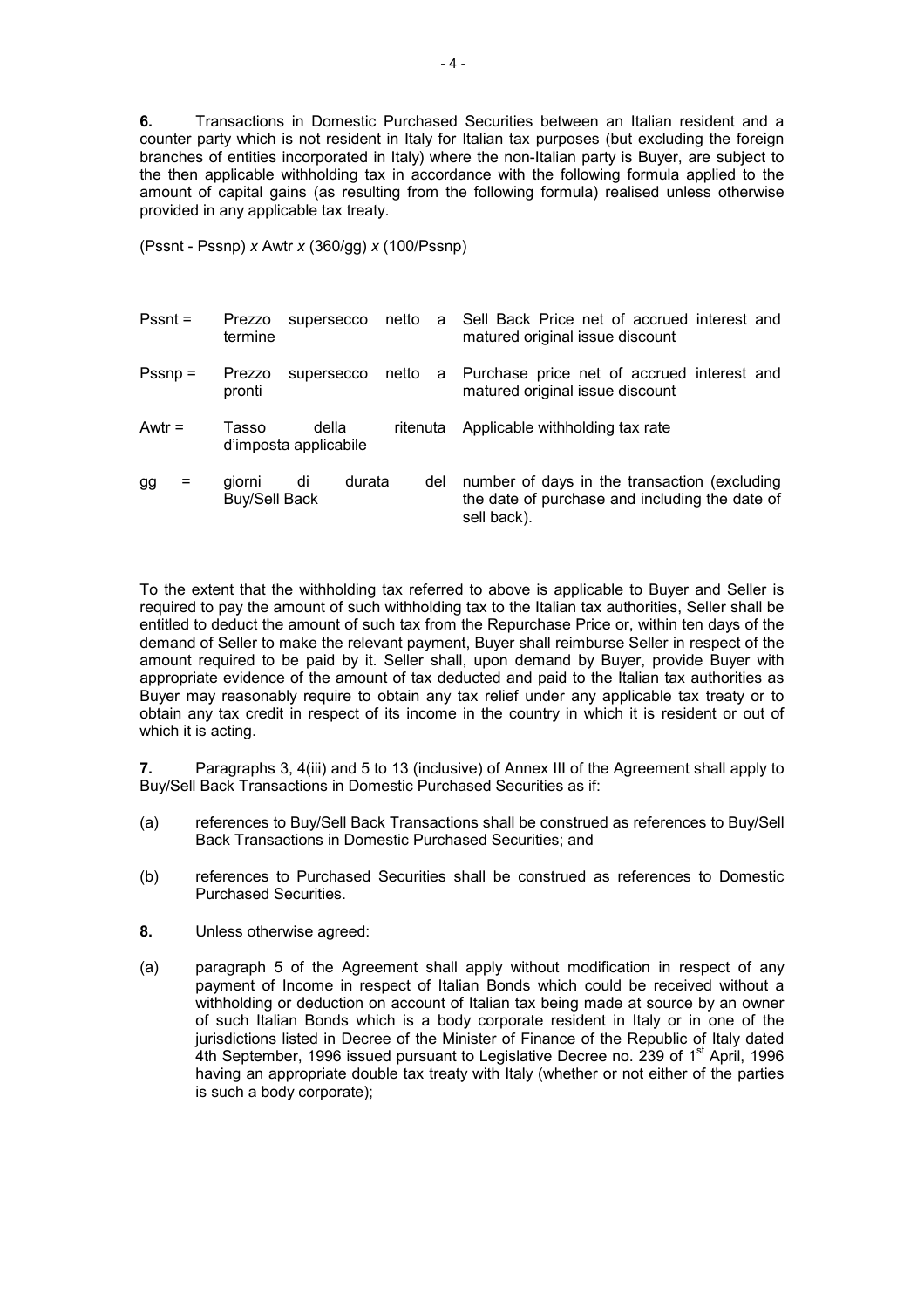- (b) paragraph 5 of the Agreement shall be modified, in its application to any payment of Income in respect of Italian Bonds other than such a payment falling within subparagraph (a) above, by deducting from the amount required to be transferred or credited under that paragraph an amount equal to any amount which would, on the assumption that Buyer owned the Italian Bonds at the relevant Income Payment Date, be withheld or deducted at source on account of Italian tax;
- (c) in relation to Buy/Sell Back Transactions in Italian Bonds, the amount "IR" in the formula for computing the Sell Back Price pursuant to paragraph 4(iii)(y) of Annex III of the Agreement shall be calculated on the same basis as the amount required to be transferred or credited pursuant to paragraph 5 is calculated in accordance with subparagraphs (a) and (b) above;
- (d) without prejudice to the provisions set out in the final sentence of paragraph 6 above in this Annex I, neither party shall be obliged to deliver or transfer to the other, or to account to the other for, any tax credits or refunds to which it may become entitled in respect of Income on Italian Bonds; and
- (e) paragraph 11 (Tax Event) shall not apply to any Transaction by virtue of any Italian Bonds ceasing to be Securities in respect of which a deduction or withholding on account of Italian tax is required to be made in respect of a payment of Income to such an owner as is referred to in sub-paragraph (a) above.

For the purposes of this paragraph "Italian Bonds" means any Securities which are issued by the Italian government or local authorities (or the Securities which for Italian tax purposes are treated likewise) or by other entities and to which the provisions of Legislative Decree no. 239 of 1<sup>st</sup> April, 1996, as amended, granting a special tax treatment will apply.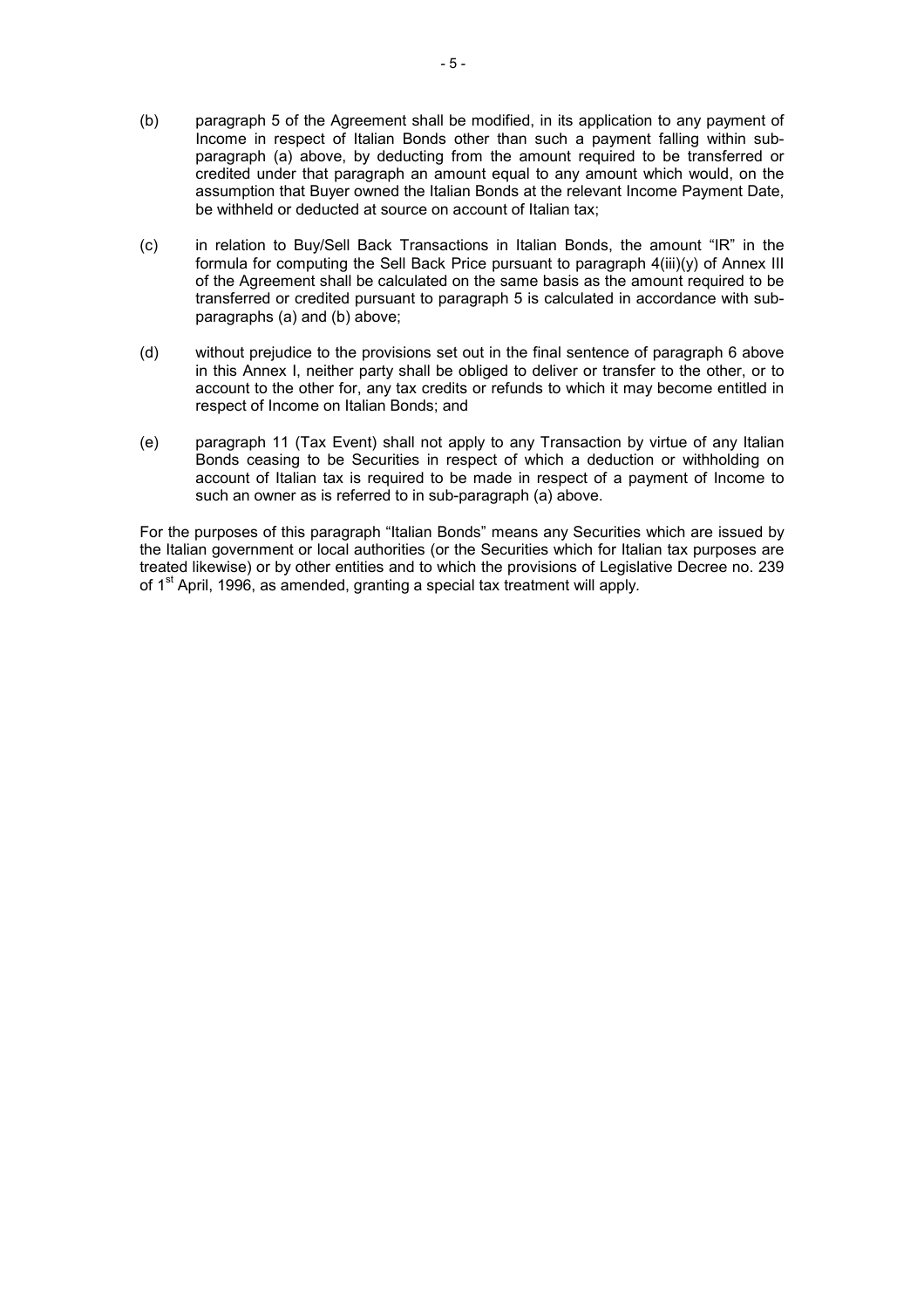# **PSA/ISMA GLOBAL MASTER REPURCHASE AGREEMENT (1995 VERSION)**

# **Guidance notes to Annex I Part 3 – Italy (the "Italian Annex")**

# **(18 July 2000 version)**

These guidance notes -

- are designed to provide users of the Italian Annex with information on its content;
- do not form part of the Italian Annex or the Agreement; and
- summarise certain, but not all, of the provisions of the Italian Annex.

## **Purpose and scope**

1. The Italian Annex is intended to apply in all Transactions relating to Domestic Purchased Securities (as defined in paragraph 2 of the Italian Annex), which are essentially constituted by securities which are issued in Italy whether or not the issuer is incorporated in Italy or has a presence in Italy.

## **Single Confirmation for a Buy/Sell Back Transaction**

2. Under Italian market practice, a Buy/Sell Back Transaction is treated as a single combined transaction not divisible into its components. For this reason, the confirmation in respect of a Buy/Sell Back Transaction is in the form of a single document covering both the purchase and the resale of Securities.

## **Definition of "Accrued Interest"**

3. The Italian Annex contains a definition of Accrued Interest applicable to Domestic Purchased Securities. For Accrued Interest with respect to Domestic Purchased Securities the calculation of Income is made excluding the issue date, but including the next Income Payment Date or the last Income Payment Date, as the case may be, in accordance with the current rules applicable in Italy to these calculations following the introduction of the euro.

## **Definition of "Sell Back Differential"**

4. The Italian Annex contains a definition of "Sell Back Differential" for any Transaction in Domestic Purchased Securities which reflects the fact that the calculation of Accrued Interest paid on the Purchase Date for such a Transaction is made excluding the Purchase Date, but including the next Income Payment Date or the last Income Payment Date, as the case may be, in accordance with the current rules applicable in Italy to these calculations following the introduction of the euro.

## **Settlement method**

5.1 A Buy/Sell Back Transaction under the Italian Annex may be settled either "in the clearing" (giornaliera titoli), which is the normal settlement method, or "over the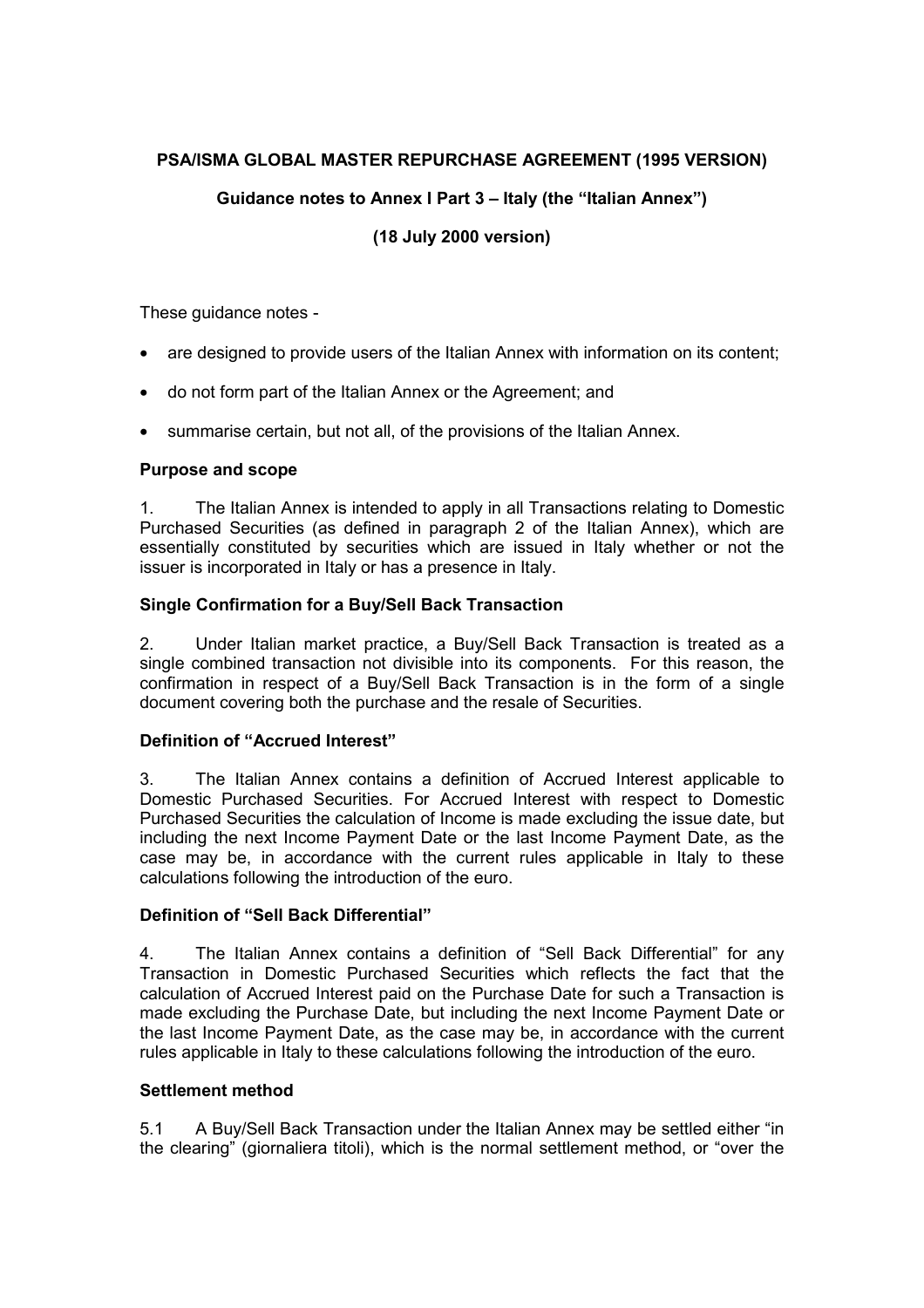counter" (Conto Accentrato Titoli (CAT) copertura giornaliera), which is a settlement system that is used only in exceptional circumstances.

5.2 However a Buy/Sell Back Transaction under the Italian Annex shall only be settled "over the counter" if the parties agree beforehand and specify in the relevant Confirmation that the "over the counter" settlement method shall apply.

## **Late Delivery of Securities or Equivalent Securities.**

6.1 In the Italian market there is no practice for late delivery of Securities or Equivalent Securities as the Bank of Italy does not accept performance other than in the exact terms of the agreement and may impose heavy sanctions in case of delayed or failed delivery. Italian market participants have therefore deemed it necessary to provide that the party who has failed to deliver Securities or Equivalent Securities should have additional remedies. Paragraph 5 of the Annex makes clear that, where the innocent party terminates the Transaction, that party is entitled to recover all the costs associated with the termination, including interest foregone on any deposit which the innocent party is required to make with the Bank of Italy.

6.2 As an alternative to terminating the Transaction, the innocent party may elect to "roll over" the Transaction in whole or in part. This is achieved by terminating the original transaction and entering into a replacement transaction. The pricing rate for the replacement transaction is minus five per cent., unless the parties agree otherwise.

## **Withholding Tax**

7.1 Paragraph 6 of the Italian Annex reflects that Italian withholding tax may be required to be applied to the capital gains realised as a result of Transactions in Domestic Purchased Securities and/or Italian Bonds. In such a case, the party which is required to pay the amount of withholding tax is entitled to deduct the amount of the withholding from the Repurchase Price or to obtain reimbursement of that amount from the other party within ten days of demand. The agreed Pricing Rate is adjusted by the application of a formula set out in paragraph 6 to give a new Pricing Rate which in turn gives a new Sell Back Price, taking into account the applicable withholding tax rate.

7.2 Paragraph 6 also provides that a party that has made a deduction in respect of withholding tax must, upon request, provide to the other party appropriate evidence of the payment to the Italian tax authorities of the amount deducted in order to assist the other party in obtaining any tax relief or tax credit available under any applicable tax treaty or under the local law of the country of which the other party is a resident or out of which it is acting.

7.3 Where withholding tax applies, parties should specify in the confirmation the basis upon which the Pricing Rate is calculated (i.e. net or gross of withholding tax on capital gains) in order for the basis of calculation to be clear.

## **Italian Bonds**

8.1 Coupons on certain Italian Bonds (including bonds issued by the Italian government, Italian banks or by corporate entities listed on the Italian stock exchange) are payable gross to Italian resident corporate holders and non-resident corporate holders who are resident in a jurisdiction with an appropriate double tax